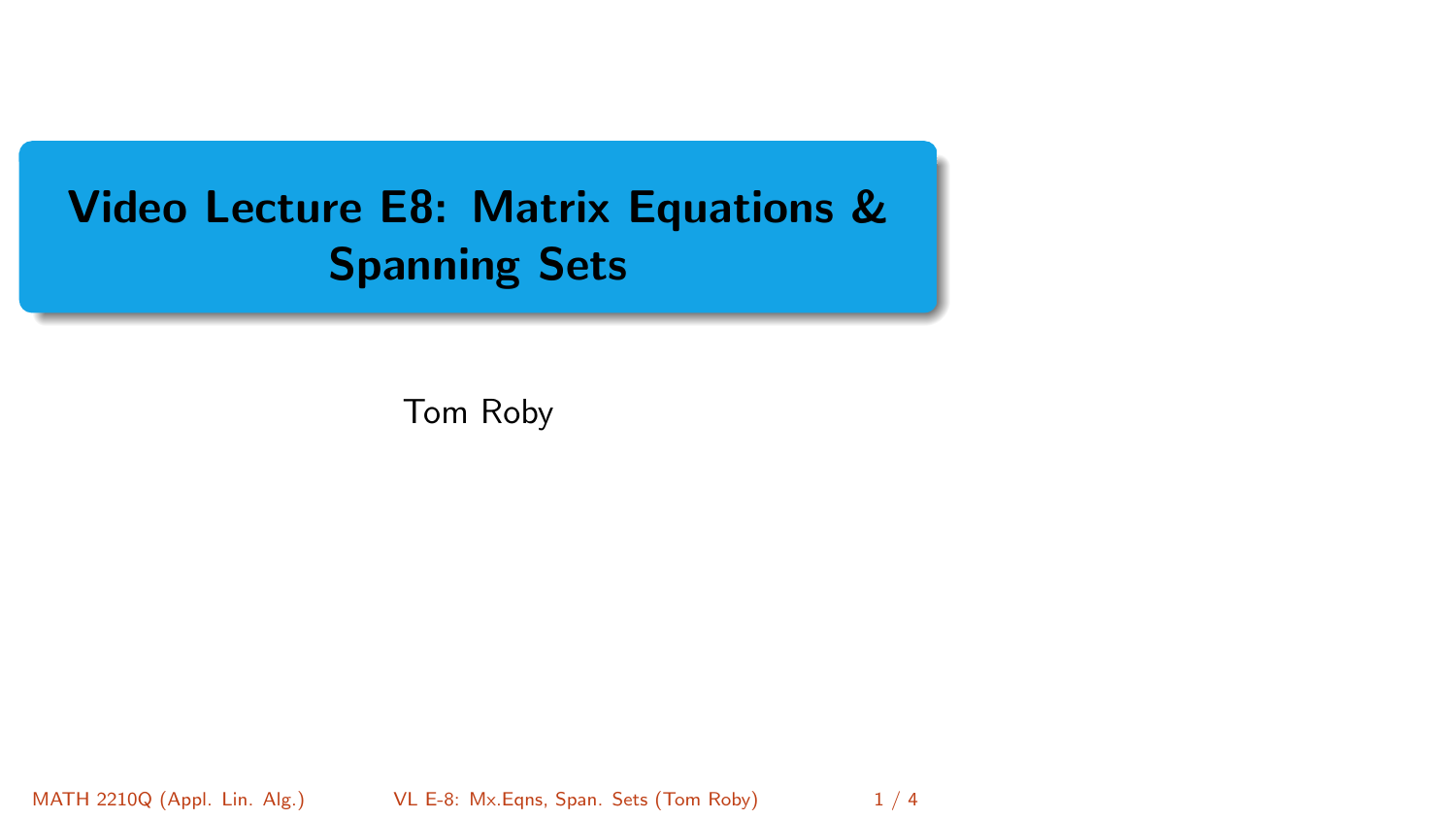# Outline & Objectives

Justify the equivalence of the following four statements for an  $m \times n$  matrix  $A$ 

- **1** For every  $\vec{b} \in \mathbb{R}^m$ , the equation  $A\vec{x} = \vec{b}$  has a solution.
- $\vec{a}$  Every  $\vec{b} \in \mathbb{R}^m$  is a linear combination of the columns of *A*.
- **3** The span of the columns of A is (all of)  $\mathbb{R}^m$ .
- <sup>4</sup> *A* has a pivot position in every row.

and use this to answer questions about sets of vectors.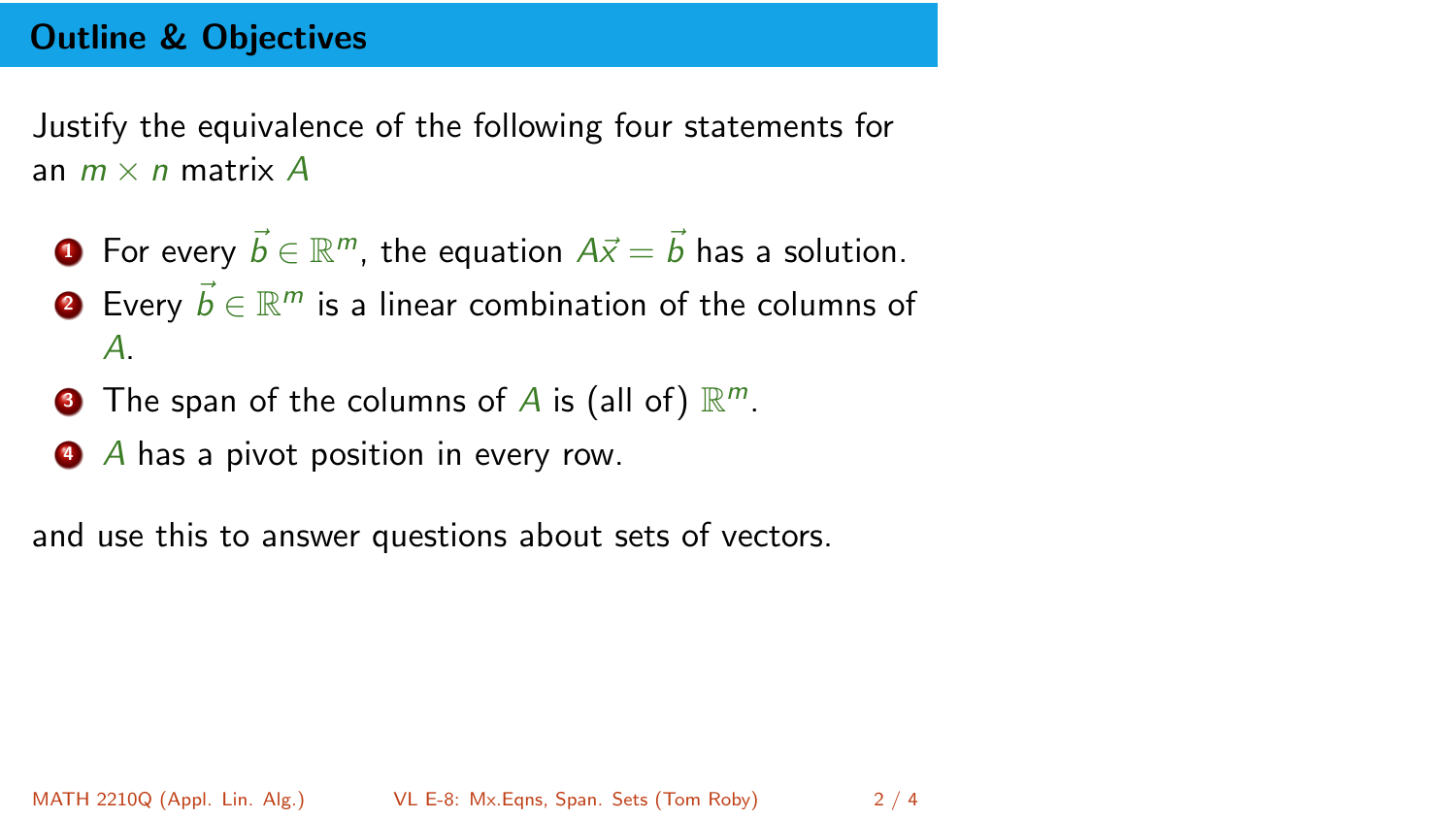### Recall: Three ways to view a linear system

#### Theorem

 $\mathcal{L}$ et  $A = [\vec{a}_1 \ \vec{a}_2 \ \cdots \ \vec{a}_n]$  be an  $m \times n$  matrix,  $\vec{b} \in \mathbb{R}^m$ . TFAE  $(1)$  the solutions  $\vec{x} \in \mathbb{R}^n$  to  $A\vec{x} = \vec{b}$  *(The Following Are Equal) (2) the solutions to*  $x_1\vec{a}_1 + x_2\vec{a}_2 + \cdots + x_n\vec{a}_n = \vec{b}$ *(3) the solutions to augmented matrix*  $\begin{bmatrix} \vec{a}_1 & \vec{a}_2 & \cdots & \vec{a}_n \end{bmatrix} \begin{bmatrix} \vec{b} \end{bmatrix}$ 

When is there a solution? Provided RREF avoids  $\begin{bmatrix} 0 & \cdots & 0 \end{bmatrix} (\neq 0)$ When is there a solution for *every*  $b \in \mathbb{R}^m$ ? Provided *A* has a pivot in every row!  $\sqrt{2}$ 4  $-1$  5 2  $b_1$ 3  $-14$  5  $b_2$  $-2$  10 4  $b_3$ 1  $\vert \rightarrow$  $\sqrt{2}$ 4  $1 \quad -5 \quad -2 \mid -b_1$ 0 1  $-1$   $3b_1 + b_2$ 0 0 0  $-2b_1 + b_3$ 

When is this consistent?



1  $\overline{1}$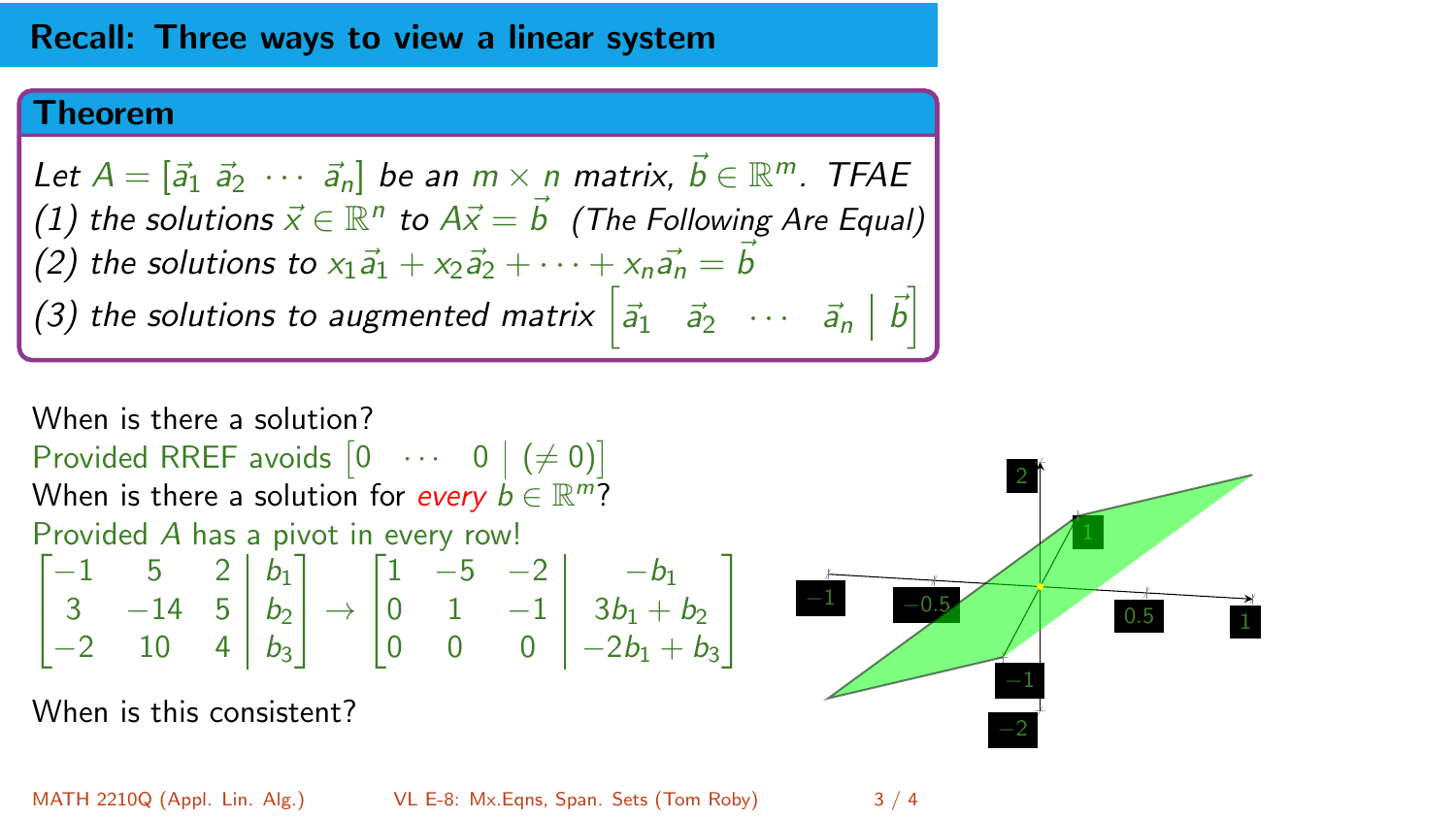#### Theorem

*Let*  $A = [\vec{a}_1 \ \vec{a}_2 \ \cdots \ \vec{a}_n]$  *be an*  $m \times n$  *matrix. TFAEquivalent:*  $(1)$  For every  $\vec{b} \in \mathbb{R}^n$ , the matrix eqn.  $A\vec{x} = \vec{b}$  has a solution.  $(2)$  Every  $\vec{b} \in \mathbb{R}^n$  *is a linear combination of the columns of A. (3)* The columns of A span  $\mathbb{R}^m$ .

*(4) A has a pivot in every row.*

## Proof.

 $(1) \iff (2) \iff (3)$  just from definitions. If (4) holds, then by row reduction  $[A \mid \vec{b}] \sim [U \mid \vec{c}]$ , where  $U$ has a pivot in each row. Use back-substitution to solve for each non-free variable in terms of the *ci*'s and the free variables. If (4) is false, then bottom row of *U* consists of all zeroes, so system will be inconsistent when  $c_m = 1$ . Reversing all row ops to  $\left[A \mid \vec{b}\right]$ , gives a  $\vec{b}$  with no solution.